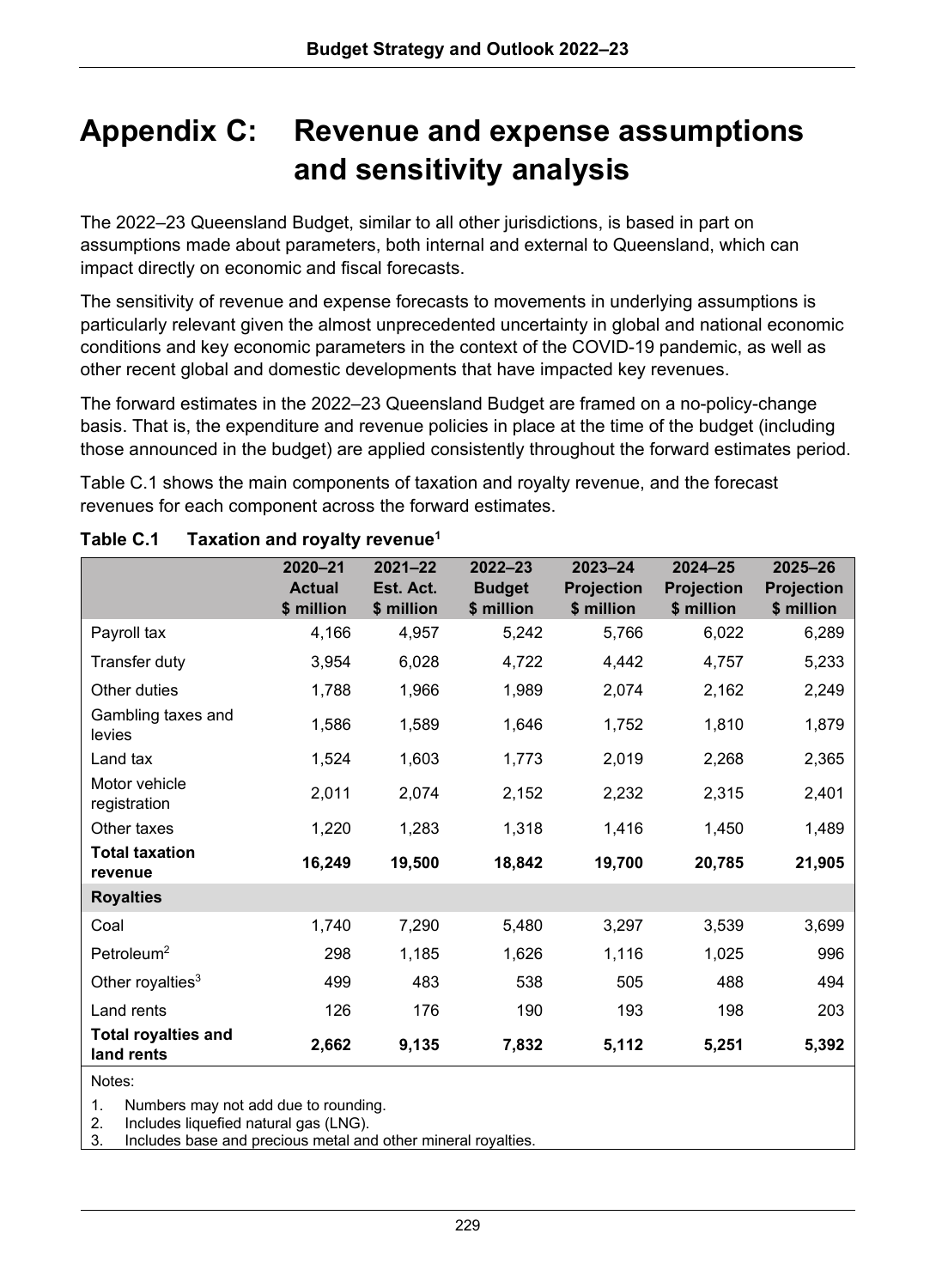The remainder of this chapter outlines the key assumptions, estimates and risks associated with key revenue and expenditure forecasts.

# **Taxation revenue assumptions and revenue risks**

The rate of growth in tax revenues is dependent on a range of factors linked to the rate of growth in economic activity in the state. Some taxes are closely related to activity in specific sectors of the economy, whilst others are broadly related to the general rate of economic growth, employment, inflation or wages.

Therefore, any change in the level of economic activity compared with that reflected in the economic forecasts outlined in this paper, would impact a broad range of taxation receipts.

## **Wages and employment growth – payroll tax collections**

Wages and employment growth have a direct impact on payroll tax collections. In 2022–23, wages in Queensland are forecast to increase by  $3\frac{1}{2}$  per cent, while employment is forecast to rise 3 per cent in 2022–23.

The composition of the payroll tax base is also important as businesses in sectors such as tourism, retail and hospitality are often outside the tax base because they are below a threshold.

A one percentage point variation in either Queensland wages growth or employment would change payroll tax collections by approximately \$52 million in 2022–23.

## **Transfer duty estimates**

Transfer duty collections in 2022–23 are expected to decrease by 21.7 per cent compared with 2021–22 estimated actuals and by a further 5.9 per cent in 2023–24. This is primarily because turnover is expected to decline from the currently high levels.

After moderating in the near term, transfer duty from the non-residential sector is forecast to grow steadily over the forward estimates, supporting a return to overall transfer duty growth in 2024–25 and 2025–26.

A one percentage point variation in either the average value of property transactions or the volume of transactions would change transfer duty collections by approximately \$47 million in 2022–23.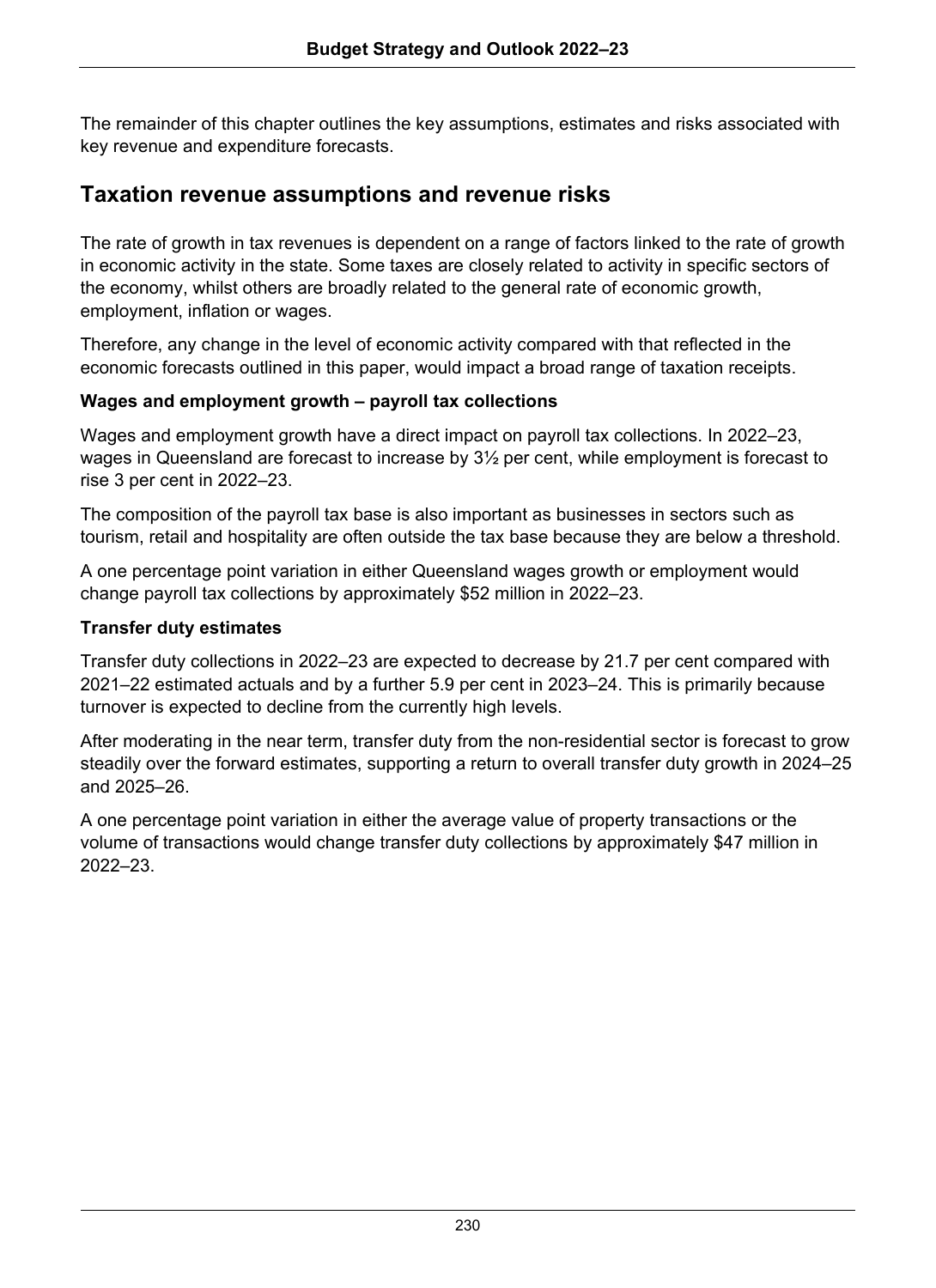# **Royalty assumptions and revenue risks**

Table C.2 below provides the 2022–23 Budget assumptions regarding coal royalties, which represent the bulk of Queensland's royalty revenue.

| Table C.2 | <b>Coal royalty assumptions</b> |
|-----------|---------------------------------|
|           |                                 |

|                                                | 2020-21<br><b>Actual</b> | $2021 - 22$<br>Est. Act. | $2022 - 23$<br><b>Budget</b> | $2023 - 24$<br><b>Projection</b> | $2024 - 25$<br><b>Projection</b> | 2025-26<br><b>Projection</b> |
|------------------------------------------------|--------------------------|--------------------------|------------------------------|----------------------------------|----------------------------------|------------------------------|
| Tonnages - crown export <sup>1</sup> coal (Mt) | 193                      | 187                      | 196                          | 209                              | 222                              | 231                          |
| Exchange rate US\$ per A\$ <sup>2</sup>        | 0.75                     | 0.73                     | 0.74                         | 0.75                             | 0.75                             | 0.75                         |
| Year average coal prices (US\$ per tonne) $3$  |                          |                          |                              |                                  |                                  |                              |
| Hard coking                                    | 117                      | 364                      | 206                          | 160                              | 160                              | 160                          |
| Semi-soft                                      | 95                       | 252                      | 148                          | 123                              | 123                              | 123                          |
| Thermal                                        | 69                       | 140                      | 128                          | 90                               | 90                               | 90                           |
| Year average oil price                         |                          |                          |                              |                                  |                                  |                              |
| Brent (US\$ per barrel) <sup>4</sup>           | 41                       | 77                       | 96                           | 78                               | 75                               | 75                           |

Notes:

1. Excludes coal produced for domestic consumption and where royalties are not paid to the government (private royalties). The 2022–23 estimated domestic coal volume is approximately 24.4 Mt and private coal is 5.2 Mt.

2. Year-average.

3. Estimated year-average contract prices for highest quality coking and thermal coal. Lower quality coal can be sold below this price with indicative average prices for 2022–23 as follows: hard coking US\$177/t and thermal US\$118/t. Published Brent oil prices are lagged by 4 months to better align with royalty revenue.

#### **Exchange rate and commodity prices and volumes**

Estimates of mining royalties are sensitive to movements in the A\$-US\$ exchange rate and commodity prices and volumes.

Contracts for the supply of commodities are generally written in US dollars. Accordingly, a change in the exchange rate impacts on the Australian dollar price of commodities and, therefore, expected royalty collections.

#### **Potential impact on coal royalty revenue[1](#page-2-0)**

For each one cent movement in the A\$-US\$ exchange rate in 2022–23, the impact on royalty revenue would be approximately \$145 million.

A one per cent variation in export coking and thermal coal volumes would lead to a change in royalty revenue of approximately \$54 million. A one million tonne (Mt) variation would lead to a change in royalty revenue of approximately \$27 million.

A one per cent variation in the average price of export coal would lead to a change in royalty revenue of approximately \$107 million.

<span id="page-2-0"></span><sup>&</sup>lt;sup>1</sup> Sensitivities represent the estimated change to royalty revenue accruing over the 2022–23 return period.